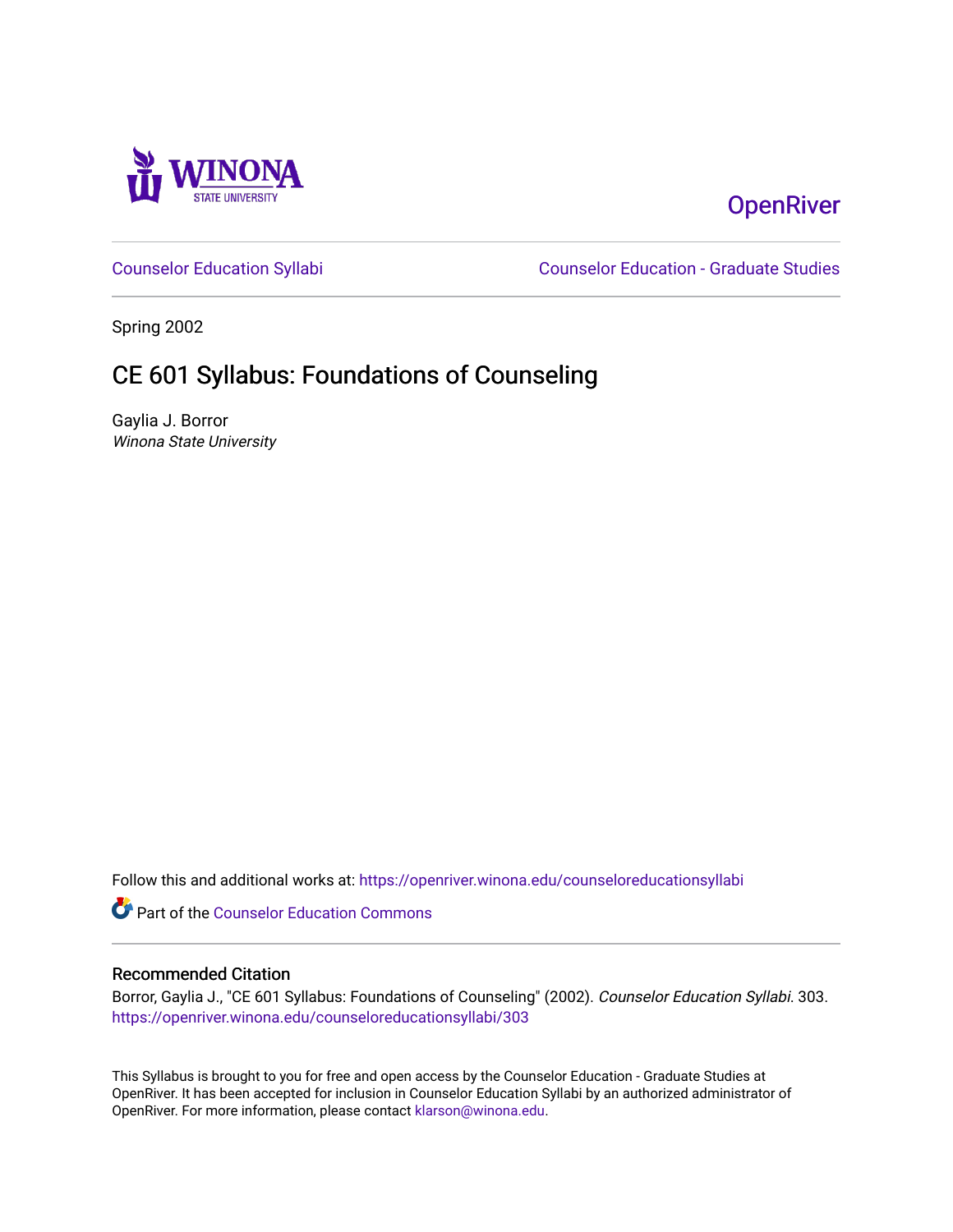## WINONA STATE UNIVERSITY COLLEGE OF EDUCATION COUNSELOR EDUCATION DEPARTMENT

## FOUNDATIONS OF COUNSELING CE 601 (Three Semester Hours)

÷

INSTRUCTOR: Dr. Gaylia J. Borror Winona State University  $85930^{th}$  Ave. - S.E. Rochester, MN. 55904

#### PURPOSE:

The purpose of this course is to introduce students to the profession of counseling. Through scholarly research and writing, student will examine the role and function of counselors in a variety of professional settings. Contemporary issues in the field of counseling will be addressed throughout the course. The primary purpose of the course, however, is to provide students with the opportunity to learn and practice the basic skills of helping.

#### TEXT:

Brown, D. & Srebalus, D. (1995). As introduction to the counseling profession

(2nd ed.). Englewood Cliffs, NJ: Prentice Hall.

# Publication manual of the American psychological association (4<sup>th</sup> ed.). (1994).

Washington, DC: American Pscyhological Association.

#### OBJECTIVES:

- I. To develop a self-awareness of personal abilities, behaviors, values, and attitudes And how they impact on performance as a counselor.
- 2. To gain an understanding of the role and function of a counselor in a variety of professional settings.
- 3. To begin to develop and apply basic counseling skills and techniques.
- 4. To learn to give and receive constructive feedback.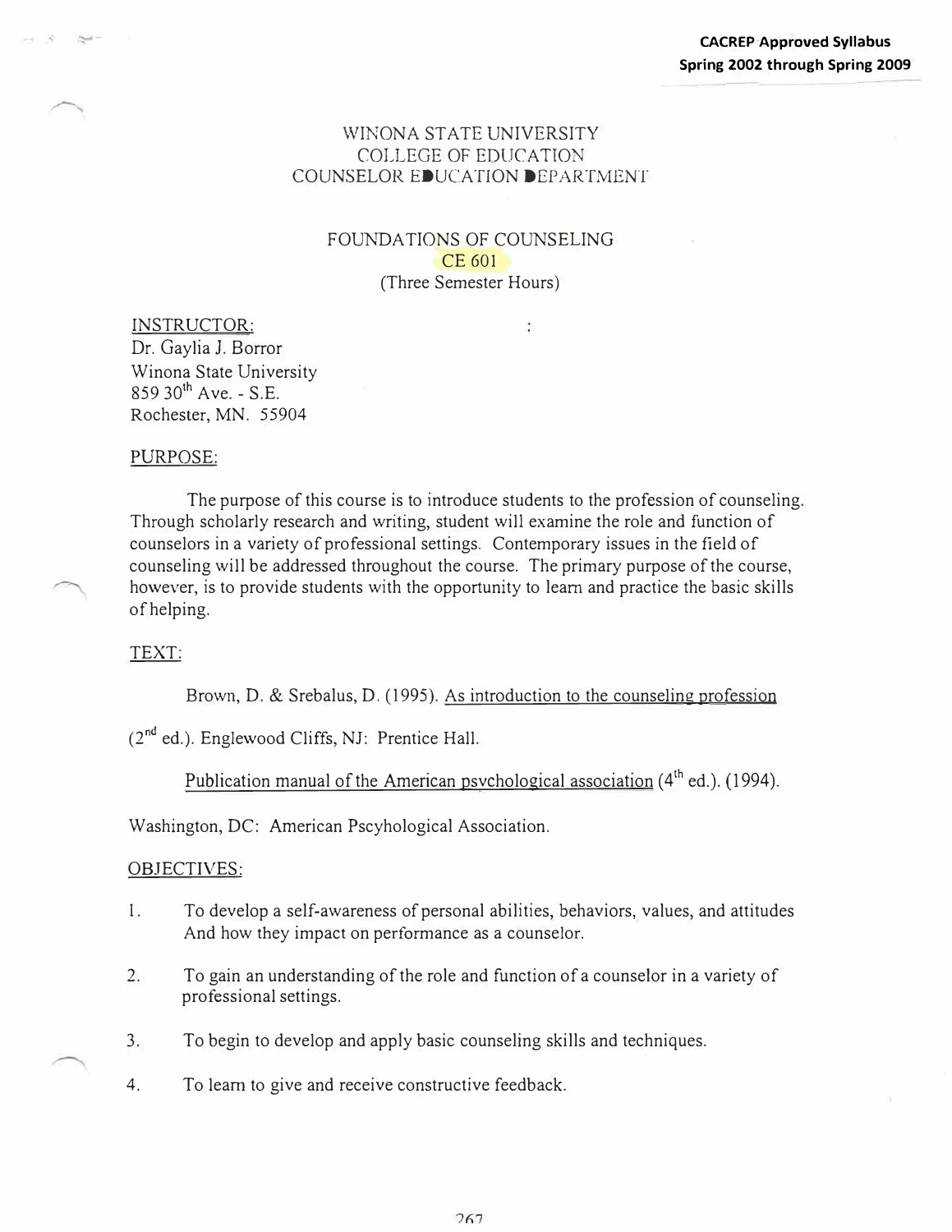- 5. To learn scholarly writing by researching and writing an academic paper.
- To articulate a clear understanding of professional practice and ethical conduct 6. in counseling.
- $7<sub>1</sub>$ To identify and discuss current professional issues and research in counseling.
- To develop a general understanding of cultural diversity as it relates to the 8. profession and practice of counseling.

#### COURSE REQUIREMENTS:

الدانيون والمجر

| $\mathbf{1}$ . | Students will prepare three audiotapes.<br>demonstrating basic counseling skills.<br>tapes are to be 15 to 20 minutes in length.<br>NOTE: A complete transcript of each tape<br>along with a skill analysis will be prepared<br>and submitted to the course instructor on<br>the specified due dates. | Each tape is worth 200 points |
|----------------|-------------------------------------------------------------------------------------------------------------------------------------------------------------------------------------------------------------------------------------------------------------------------------------------------------|-------------------------------|
| 2.             | Students will prepare a scholarly<br>research paper examining the<br>role and function of a counselor<br>(APA writing and reference style must<br>be strictly followed). Papers are to be<br>five to seven pages in length, not including<br>cover pages or references.                               | 250 points                    |
| 3.             | Student attendance and participation in<br>classroom activities.                                                                                                                                                                                                                                      | 50 points                     |
| 4.             | Final examination                                                                                                                                                                                                                                                                                     | 100 points                    |
| 5.             | Students will complete a minimum of<br>four group and four individual counseling<br>sessions as a client.                                                                                                                                                                                             | Required but not graded       |

#### POLICY ONLATE OR UNFINISHED ASSIGNMENTS:

Late assignments are subject to a penalty of 10% of the assignment grade for each day they are late. IMPORTANT: A grade of Incomplete (I) will not be awarded except under extraordinary circumstances such as prolonged illness. If such circumstances arise, it is the student's responsibility to notify the instructor immediately and keep them abreast of the situation.

 $\ddot{\nu}$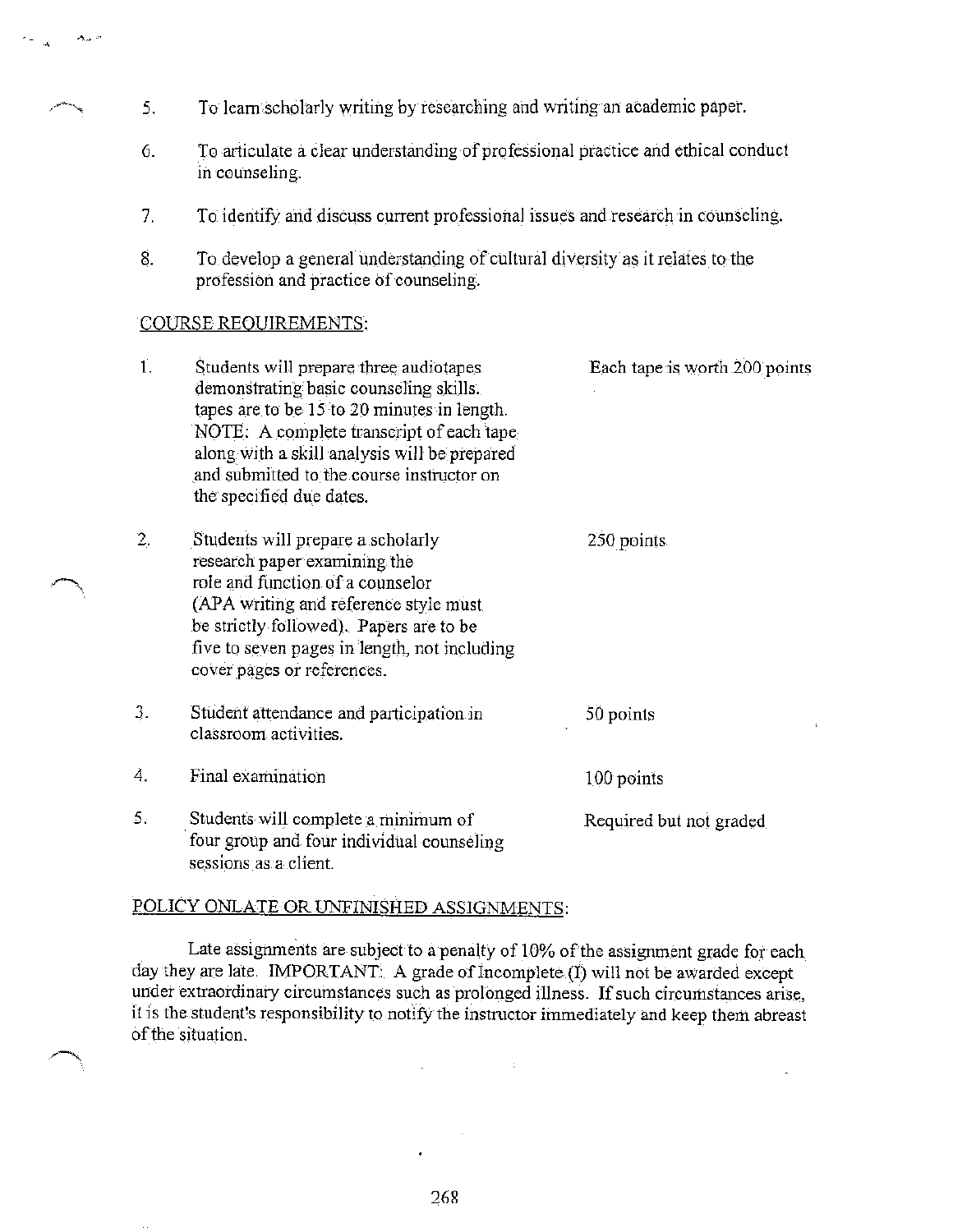#### STUDENT ACADEMIC HONESTY:

Cheating, submitting work other than your own, or plagiarism will result in failure in the course.

#### ATTENDANCE:

Attendance at all sessions is expected. Should a student miss any class they must talk with the instructor regarding work they missed and develop a plan for prompt completion of make-up assignments.

## SPECIAL MATERIALS NEEDED FOR THE COURSE:

Each student must purchase one new blank audiocassette tape (ninety minutes in length is best). At least one member of a counseling dyad must own an audio tape recorder that can be brought to class for making and reviewing counseling demonstration tapes.

#### RETURN OF STUDENT MATERIALS:

In order for all materials to be returned to students in a timely fashion, each course participant is requested to provide the course instructor with a stamped, selfaddressed envelope at the final meeting of the class.

#### CLASS SCHEDULE AND ASSIGNMENTS:

| Date:    | Topic:                                                                                                     | Assignment Due:                 |
|----------|------------------------------------------------------------------------------------------------------------|---------------------------------|
| 01/10/00 | Introduction and Course Overview<br>APA Writing Style<br>Basic Helping Skills Lecture<br>Library Tour      | None                            |
| 01/17/00 | No Class                                                                                                   |                                 |
| 01/24/00 | Discuss Assigned Reading<br>Basic Counseling Skills Review<br>Make First Tape                              | Chapters 1 through 3 in<br>text |
| 01/31/00 | No Class                                                                                                   |                                 |
| 02/07/00 | Discuss Assigned Readings<br>Review Tapes<br>Basic Helping Skills Lecture<br>Basic Helping skills Practice | Chapters 4 through 6 in<br>text |